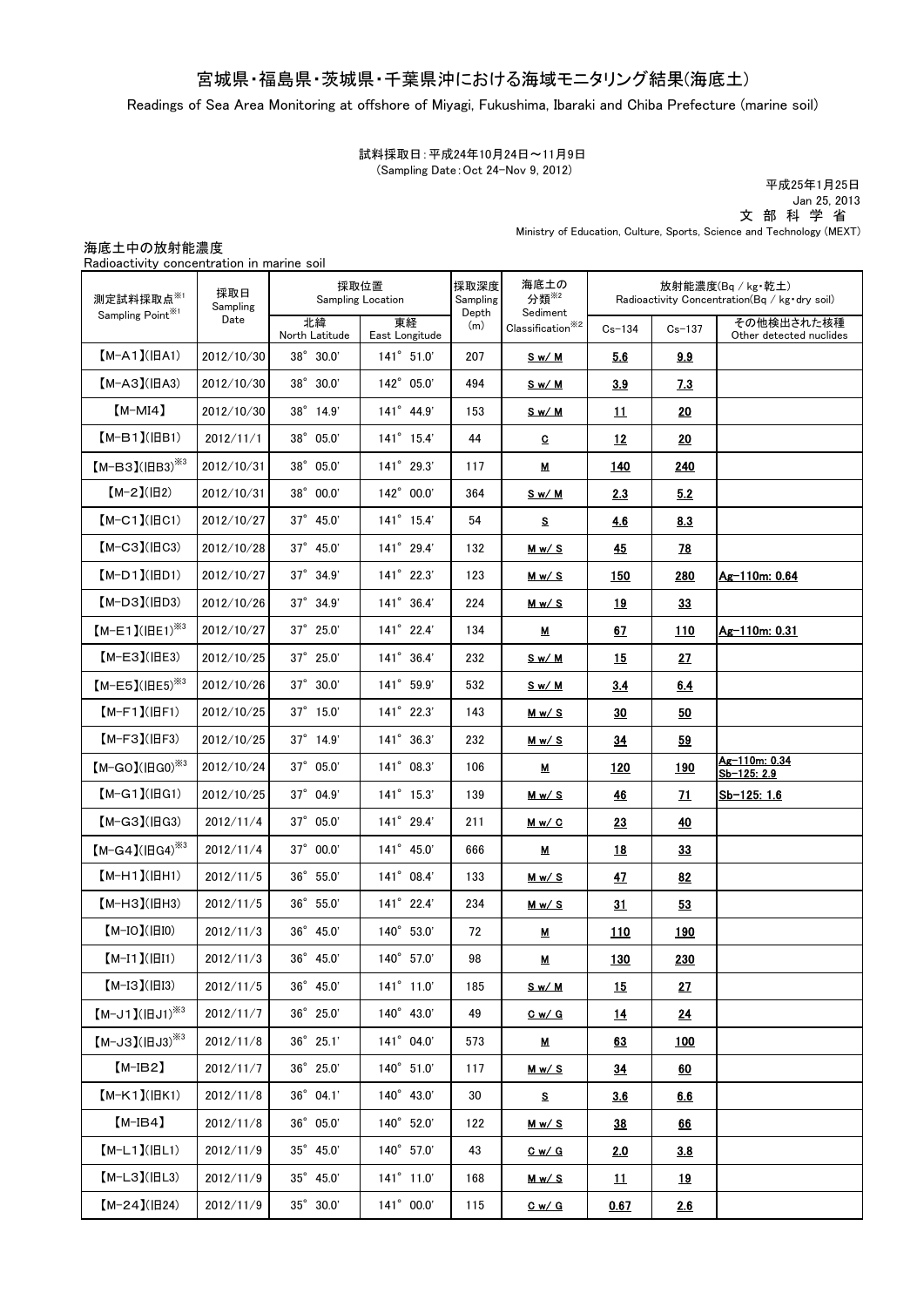- ※1 【 】内の番号は、図の測点番号に対応。
- ※1 The character enclosed in parentheses indicates Sampling Point in figure.
- ※2 C w/ G : 礫混じり粗砂 Coarse sand with Granule
	- C : 粗砂 Coarse sand
	- S : 中細砂 Midiam / fine sand
	- S w/ M : 泥混じり中細砂 Medium /fine sand with mud
	- M w/ C : 粗砂混じり泥 Mud with Coarse sand
	- M w/ S : 中細砂混じり泥 Mud with medium /fine sand
	- M : 泥 Mud
- ※3 データは、海底土表面~深さ1.5cm及び深さ1.5cm~3cmの各海底土分析値の平均値である。 それ以外は、海底土表面~深さ3cmの海底土分析値を示したものである。
- ※3 Results are the mediun between 0-1.5cm and 1.5-3cm in depth from the marine soil surface. Other results are obtained from soil samples at a depth of 0-3cm.
- \* 文部科学省の委託事業により、(公財)海洋生物環境研究所が採取した試料を(独)日本原子力研究開発機構が分析。
- \* The samples were collected by Marine Ecology Research Institute (MERI) and analyzed by Japan Atomic Energy Agency (JAEA) on the project commissioned by Ministry of Education, Culture, Sports, Science and Technology (MEXT).
- \* 太字下線データが今回追加分。
- \* Boldface and underlined readings are new.

#### (参考)

・平成20-22年度「海洋環境放射能総合評価事業」の核燃料サイクル施設沖合海域(青森県・岩手県沖合海域)の海底土の環境放射能調査の結果: Cs-137:0.36~4.2Bq/kg・乾土

(Reference)

・The results of the environmental radioactivity measurement in the marine soil in the sea area of Nuclear Fuel Cycle Facility

at offshore of Aomori and Iwate Prefecture shown in the report "Oceanic Environmental Radioactivity Synthesis Evaluation Business " FY 2008-2010 : Cs-137:0.36~4.2Bq/kg・dry soil